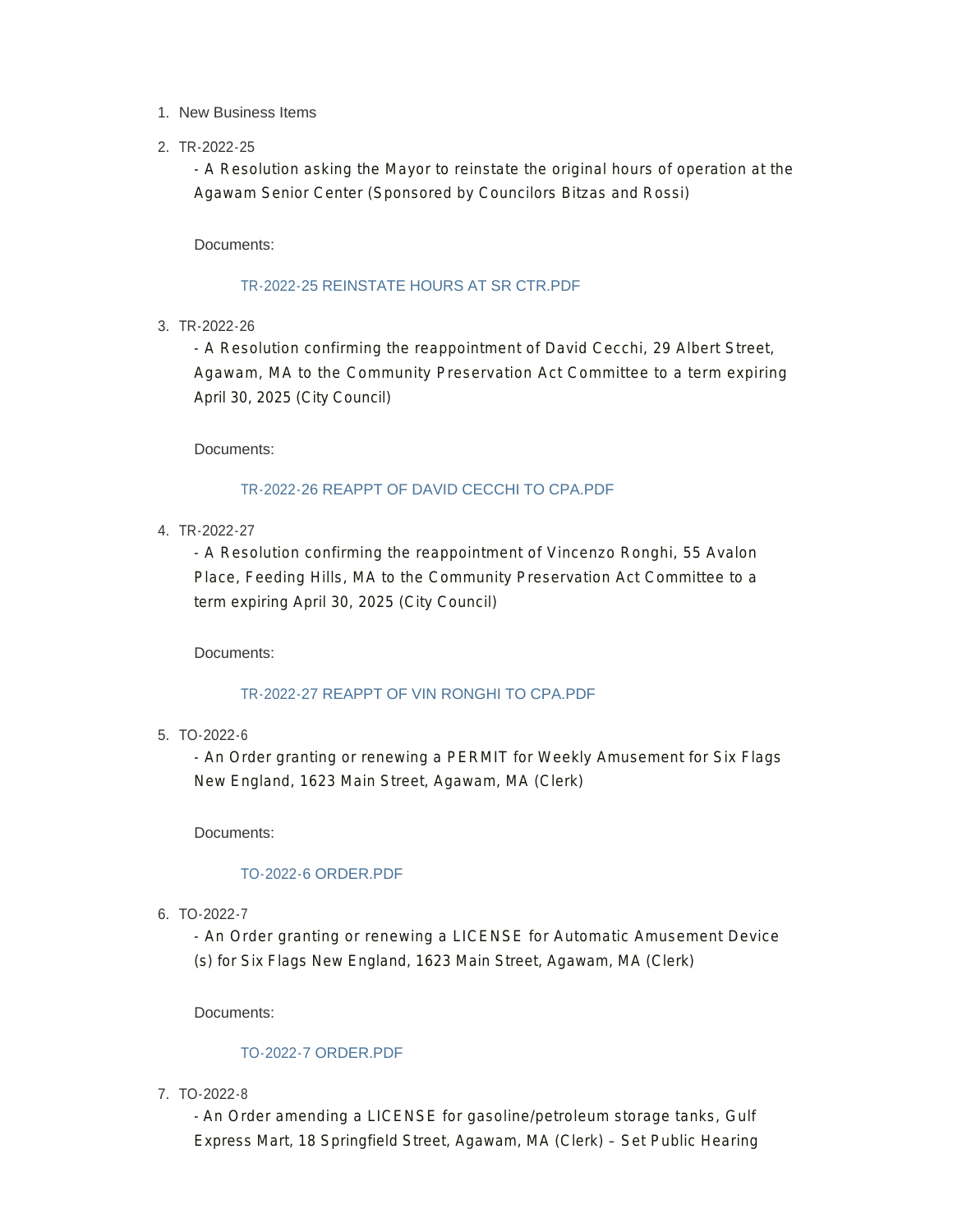Date for May 2, 2022

Documents:

#### TO-2022-8 ORDER.PDF

TO-2022-9 8.

- An Order amending a LICENSE for gasoline/petroleum storage tanks, One Stop Mart, 373 Rowley Street, Agawam, MA (Clerk) – Set Public Hearing Date for May 2, 2022

Documents:

#### TO-2022-9 ORDER.PDF

TO-2022-10 9.

- An Order granting or renewing a Junk Dealer's PERMIT for John's Trucking of Agawam, Inc., 415 Silver Street, Agawam, MA 01001

Documents:

#### TO-2022-10 ORDER.PDF

10. TOR-2022-7

- An Ordinance to amend Sections 7(A)(1) and 7(A)(2) of Chapter 49 of the Code of the Town of Agawam (Two Readings Required) (Sponsored by Mayor Sapelli)

Documents:

TOR-2022-7 AMEND CH 49 SECT 7A1 AND 7A2.PDF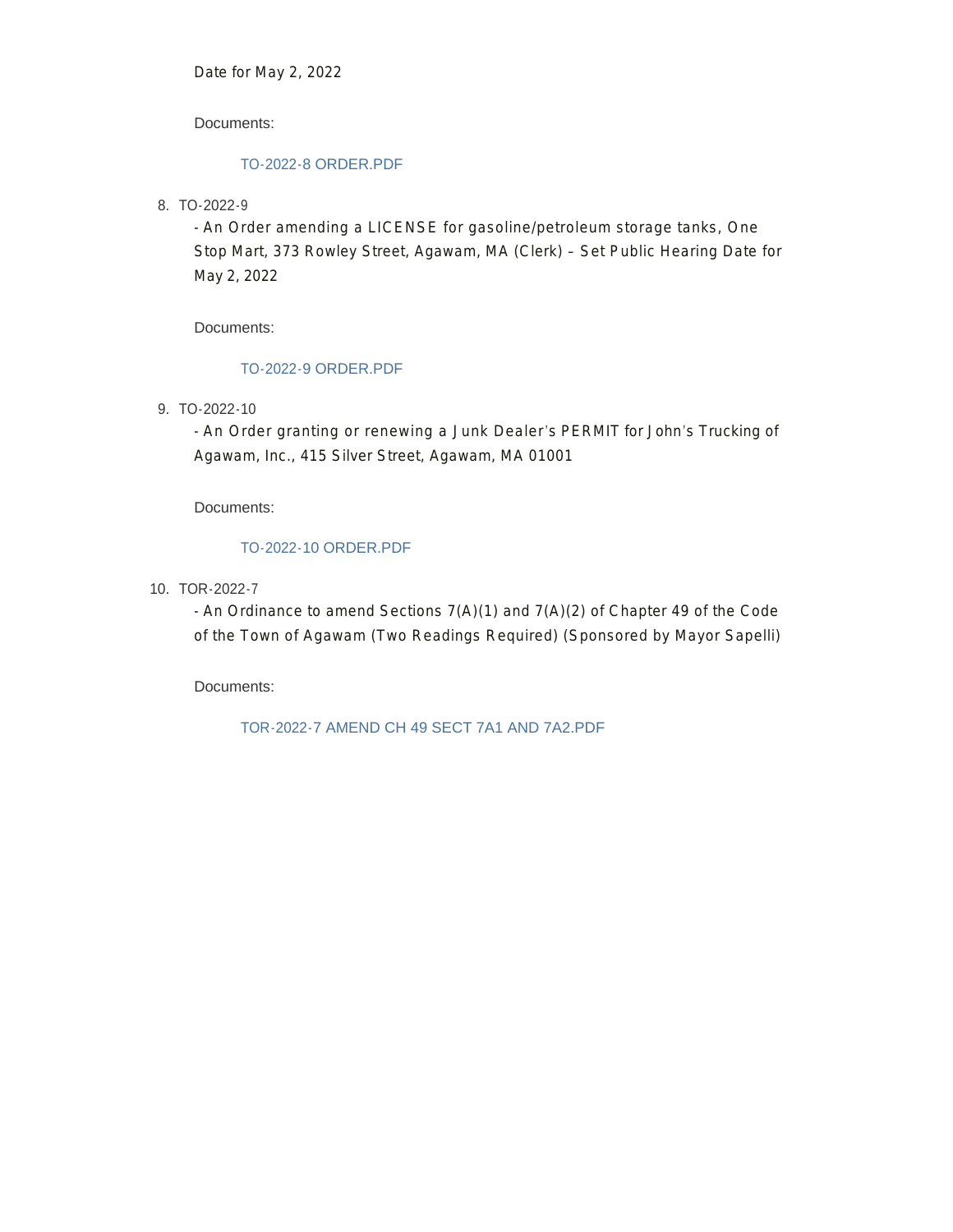### $TR-2022 - 25$

#### A RESOLUTION ASKING THE MAYOR TO REINSTATE THE ORIGINAL HOURS OF OPERATION AT THE AGAWAM SENIOR CENTER

(Sponsored by Agawam City Councilors George Bitzas and Robert Rossi)

WHEREAS, approximately ten years ago the Town of Agawam built one of the best Senior Centers in the Commonwealth; and

WHEREAS, our senior citizens should have the opportunity to utilize the Senior Center for activities after 5:00pm as originally done; and

**WHEREAS**, the Senior Center is currently allowed to be open after 8:00pm for certain special events and/or public meetings; and

WHEREAS, many senior citizens are asking to keep the Senior Center open until 8:00pm as was done in the past to allow them to have the opportunity to exercise in the gym after dinner, play pool and participate in other extracurricular activities; and

**WHEREAS**, the extra cost to the Town is minimal and is certainly worth it to serve our elderly population who have worked hard all of their lives, paid taxes and given so much to our community.

NOW, THEREFORE, THE AGAWAM CITY COUNCIL hereby resolves to respectfully ask the Mayor to reinstate the original hours of operation at the Agawam Senior Center as soon as possible.

Dated this day of 3022

PER ORDER OF THE AGAWAM CITY COUNCIL

Christopher C. Johnson, City Council President

APPROVED AS TO FORM AND LEGALITY

Stephen Buoniconti, City Solicitor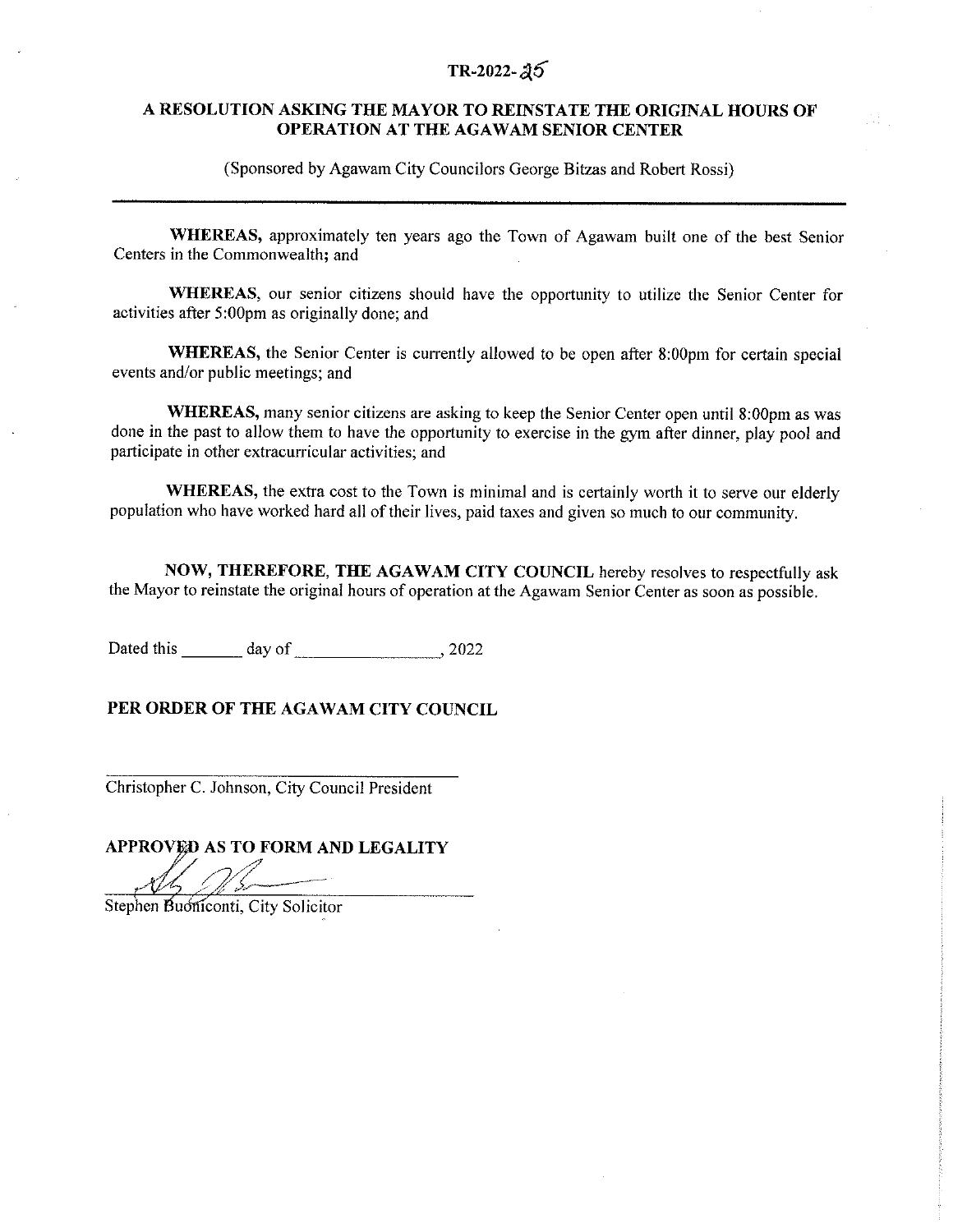### $TR-2022-26$

### A RESOLUTION CONFIRMING THE REAPPOINTMENT OF DAVID CECCHI, 29 ALBERT STREET, AGAWAM, MA. TO THE COMMUNITY PRESERVATION ACT COMMITTEE TO A TERM **EXPIRING APRIL 30, 2025**

(Sponsored by the Agawam City Council)

**WHEREAS**, the appointment of David Cecchi as the Agawam Historical Commission's representative on the Agawam Community Preservation Act Committee will expire on April 30, 2022; and

WHEREAS, David Cecchi, 29 Albert Street, Agawam, MA wishes to be reappointed; and

WHEREAS, at their March 29, 2022 meeting, the Agawam Historical Commission voted on and confirmed that David Cecchi be reappointed as their representative on the Community Preservation Act Committee; and

NOW, THEREFORE, THE AGAWAM CITY COUNCIL hereby resolves to confirm the reappointment of David Cecchi, 29 Albert Street, Agawam, MA, to the Agawam Community Preservation Act Committee for a term expiring April 30, 2025.

Dated this day of 3022

### PER ORDER OF THE AGAWAM CITY COUNCIL

Christopher C. Johnson, City Council President

#### APPROVED AS TO FORM AND LEGALITY

 $20 -$ 

Stephen Buoniconti, City Solicitor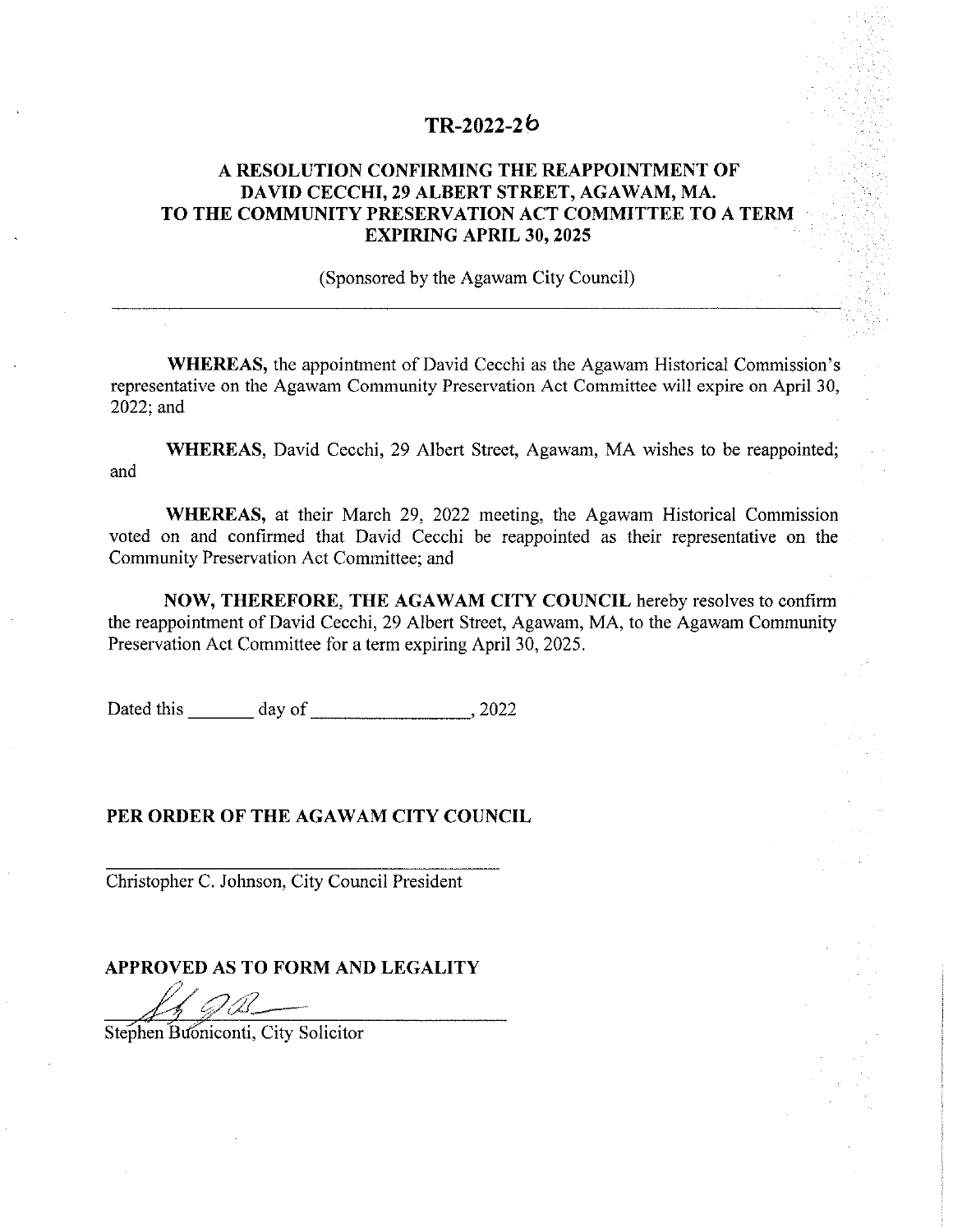## Town of Agawam AGAWAM HISTORICAL COMMISSION

36 Main Street Agawam, Massachusetts 01001

30 March 2022

Barbara A. Bard Administrative Assistant Agawam Town Council 36 Main Street Agawam, Massachusetts 01001

Mrs. Bard:

The Agawam Historical Commission voted unanimously in favor of my reappoint as the historical commission representative to the Town of Agawam Community Preservation Act Committee at its 29 March 2022 meeting.

Best regards,

บเก

David Cecchi chairperson

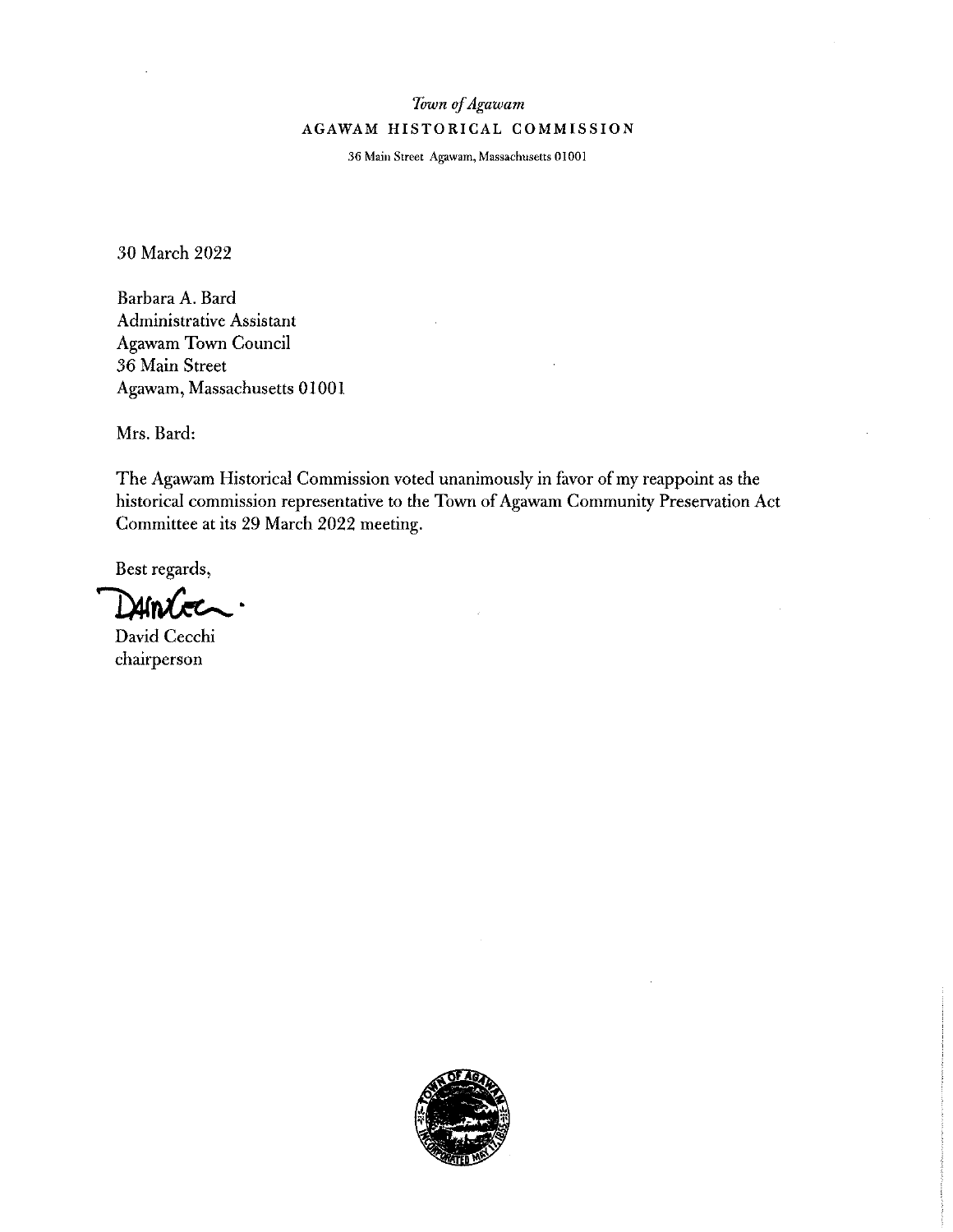### TR-2022-27

### A RESOLUTION CONFIRMING THE REAPPOINTMENT OF VINCENZO RONGHI, 55 AVALON PLACE, FEEDING HILLS, MA. TO THE COMMUNITY PRESERVATION ACT COMMITTEE TO A TERM EXPIRING APRIL 30, 2025

#### (Sponsored by the Agawam City Council)

WHEREAS, the appointment of Vincenzo Ronghi as the Agawam Housing Authority representative on the Agawam Community Preservation Act Committee will expire on April 30, 2020; and

WHEREAS, Vincenzo Ronghi, 55 Avalon Place, Feeding Hills, MA wishes to be reappointed; and

WHEREAS, the reappointment of Vincenzo Ronghi was voted on and confirmed by the Housing Authority; and

NOW, THEREFORE, THE AGAWAM CITY COUNCIL hereby resolves to confirm the reappointment of Vincenzo Ronghi, 55 Avalon Place, Feeding Hills, MA, to the Agawam Community Preservation Act Committee for a term expiring April 30, 2025.

Dated this day of 2022

#### PER ORDER OF THE AGAWAM CITY COUNCIL

Christopher C. Johnson, Council President

Stephen Buoniconti, City Solicitor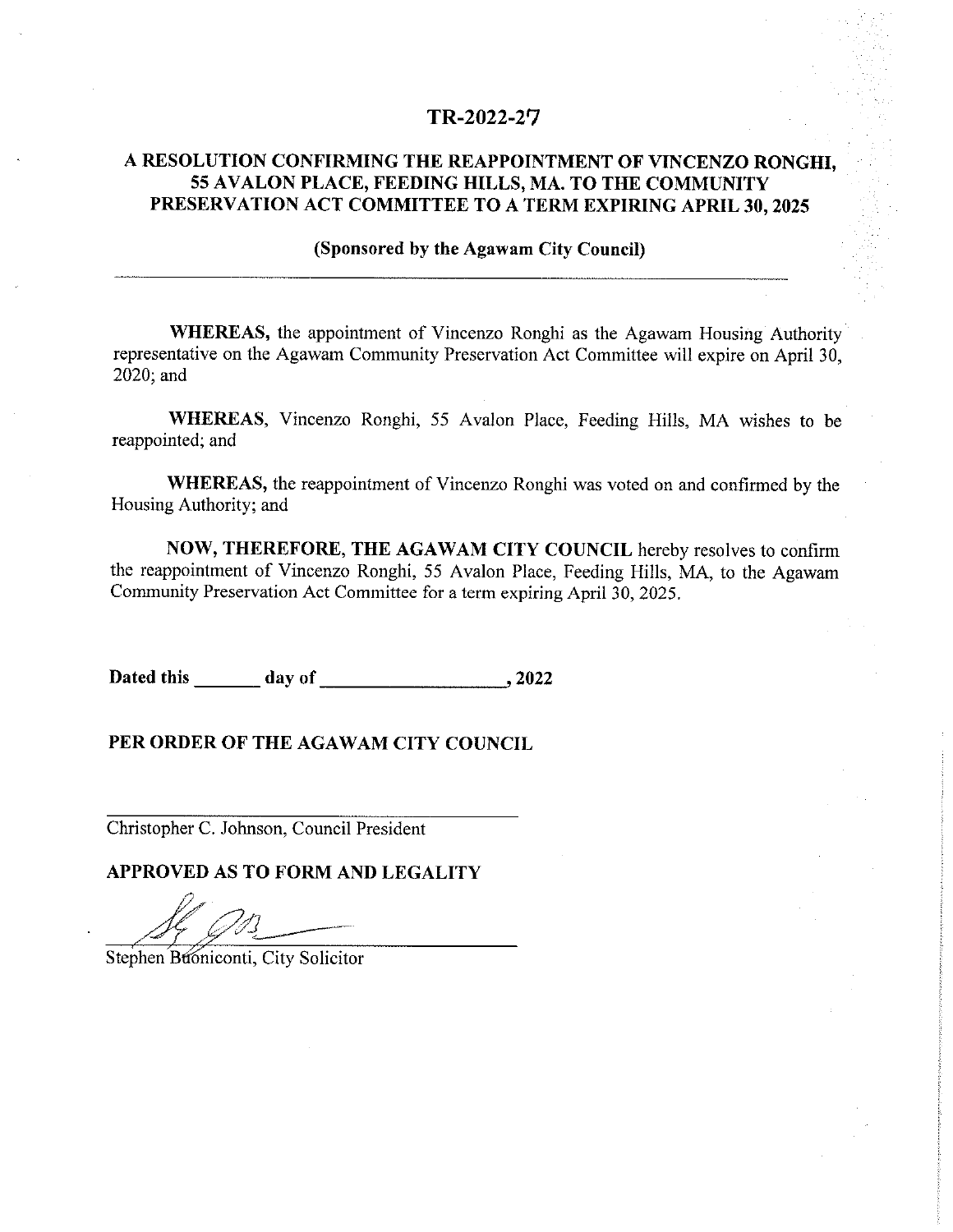# ORDER GRANTING OR RENEWING A PERMIT FOR WEEKLY FOR SIX FLAGS NEW ENGLAND LOCATED AT 1623 MAIN STREET, AGAWAM, MA. 01001

Pursuant to Massachusetts General Laws, Chapter 140, Section 177A and Code of the Town of Agawam, the Agawam City Council hereby grants of for Weekly Amusement to the following applicant commencing on January on December 31, 2022:

| <b>Name of Licensee:</b> | Six Flags New England              |  |
|--------------------------|------------------------------------|--|
| <b>Business Address:</b> | 1623 Main Street, Agawam, MA 01001 |  |
| <b>Business Type:</b>    | Amusement Park                     |  |

Purpose(s) for which permit is approved:

Live music, entertainment, music on speakers, juke boxes

## PER ORDER OF THE AGAWAM CITY COUNCIL

Christopher C. Johnson, Council President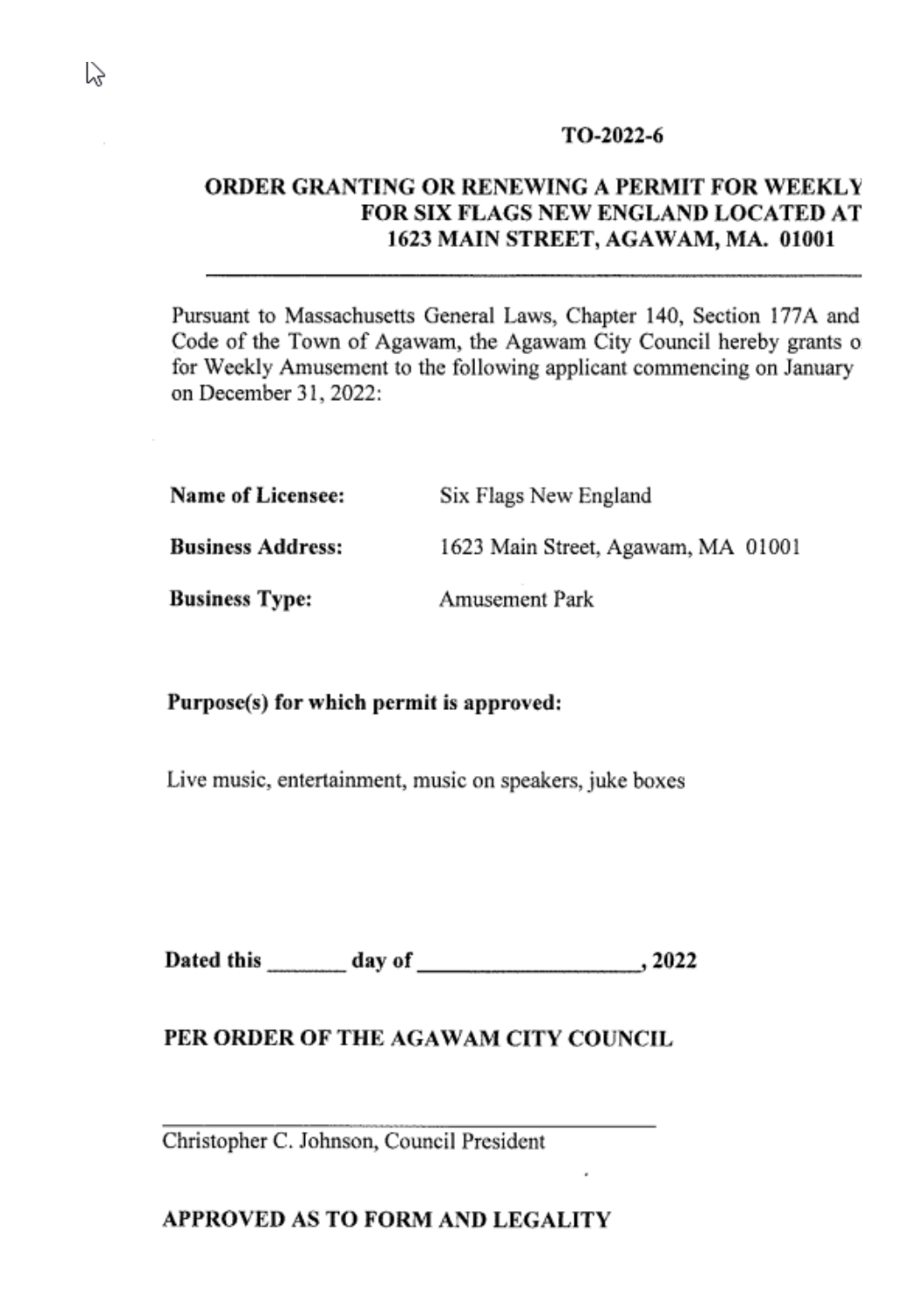# ORDER GRANTING OR RENEWING A LICENSE F AN AUTOMATIC AMUSEMENT DEVICE(S) FOI SIX FLAGS NEW ENGLAND LOCATED AT 1623 MAIN STREET, AGAWAM, MA 01001

Pursuant to Massachusetts General Laws, Chapter 140, Section 177A an the Code of the Town of Agawam, the Agawam City Council hereby g LICENSE for the listed Automatic Amusement Device(s) to the fol subject to inspection of the listed Automatic Amusement Device(s) Police Department for the period commencing on January 1, 2022 December 31, 2022:

**Name of Licensee:** 

Six Flags New England

**Business Address:** 

1623 Main Street, Agawam, MA 01001

**Business Type:** 

**Amusement Park** 

Device(s) for which license is approved:

See attached lists

Dated this \_\_\_\_\_\_\_\_\_ day of  $, 2022$ 

# PER ORDER OF THE AGAWAM CITY COUNCIL

Christopher C. Johnson, Council President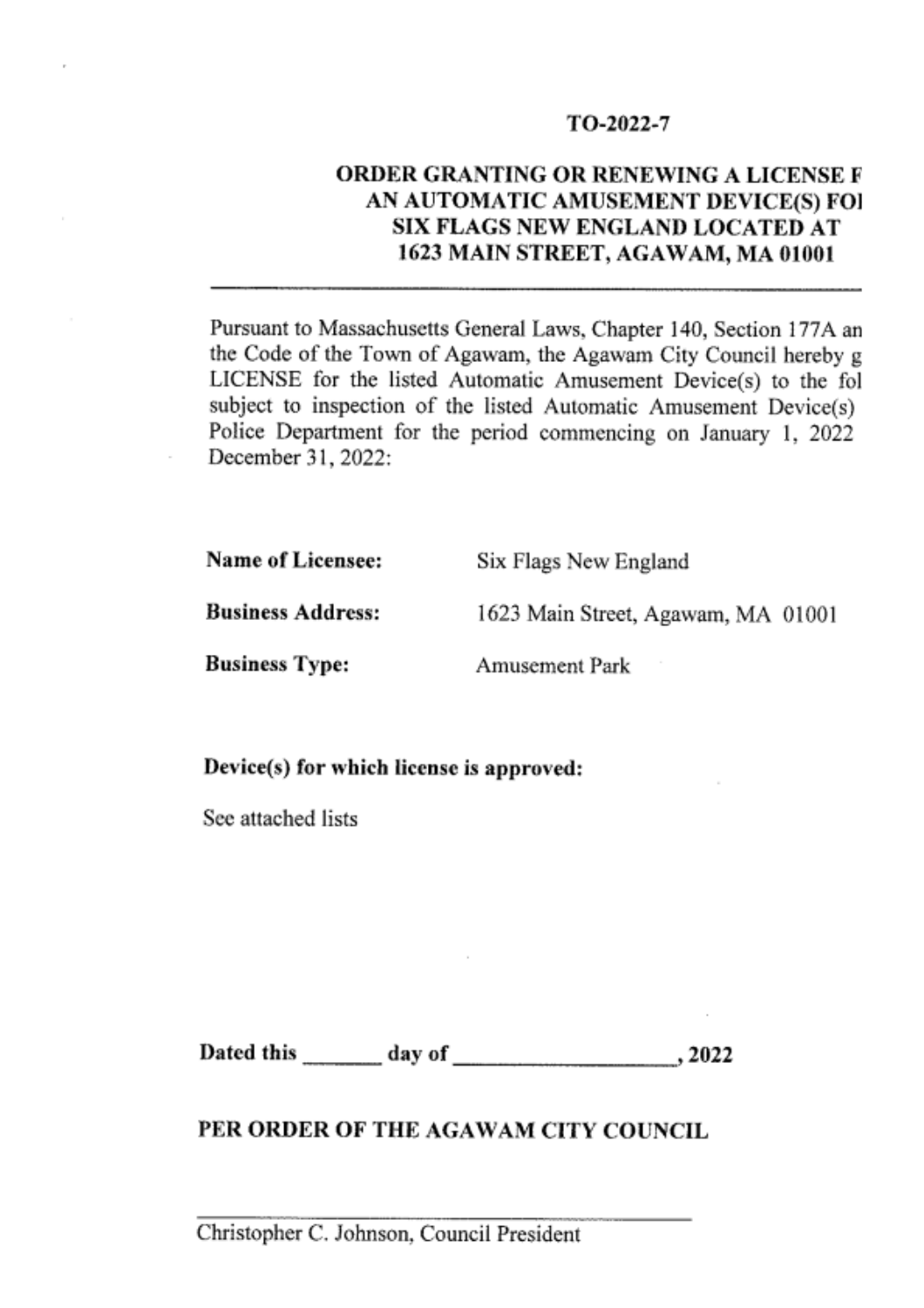# **ORDER AMENDING A LICENSE FOR GASOLINE/PROPANE STORAGE TANKS LOCATE** GULF EXPRESS MART, 18 SPRINGFIELD STREET, AGA'

Pursuant to Massachusetts General Laws, Chapter 148 and Section 103 the Town of Agawam, the Agawam City Council hereby grants a I storage of gasoline to the following applicant at the following location:

| Name of Applicant               | Gulf Express Mart - P2SP Corp     |
|---------------------------------|-----------------------------------|
| <b>Licensed Premises</b>        | 18 Springfield Street, Agawam, M. |
| <b>Maximum Storage Capacity</b> | (see attached Application Form FP |

# Applicant's Stated Purpose for which license is requested:

Amend gasoline storage from 28,000 gallons down to 14,000 total gallor

## PER ORDER OF THE AGAWAM CITY COUNCIL

Christopher C. Johnson, Council President

Stephen Buoniconti, City Solicitor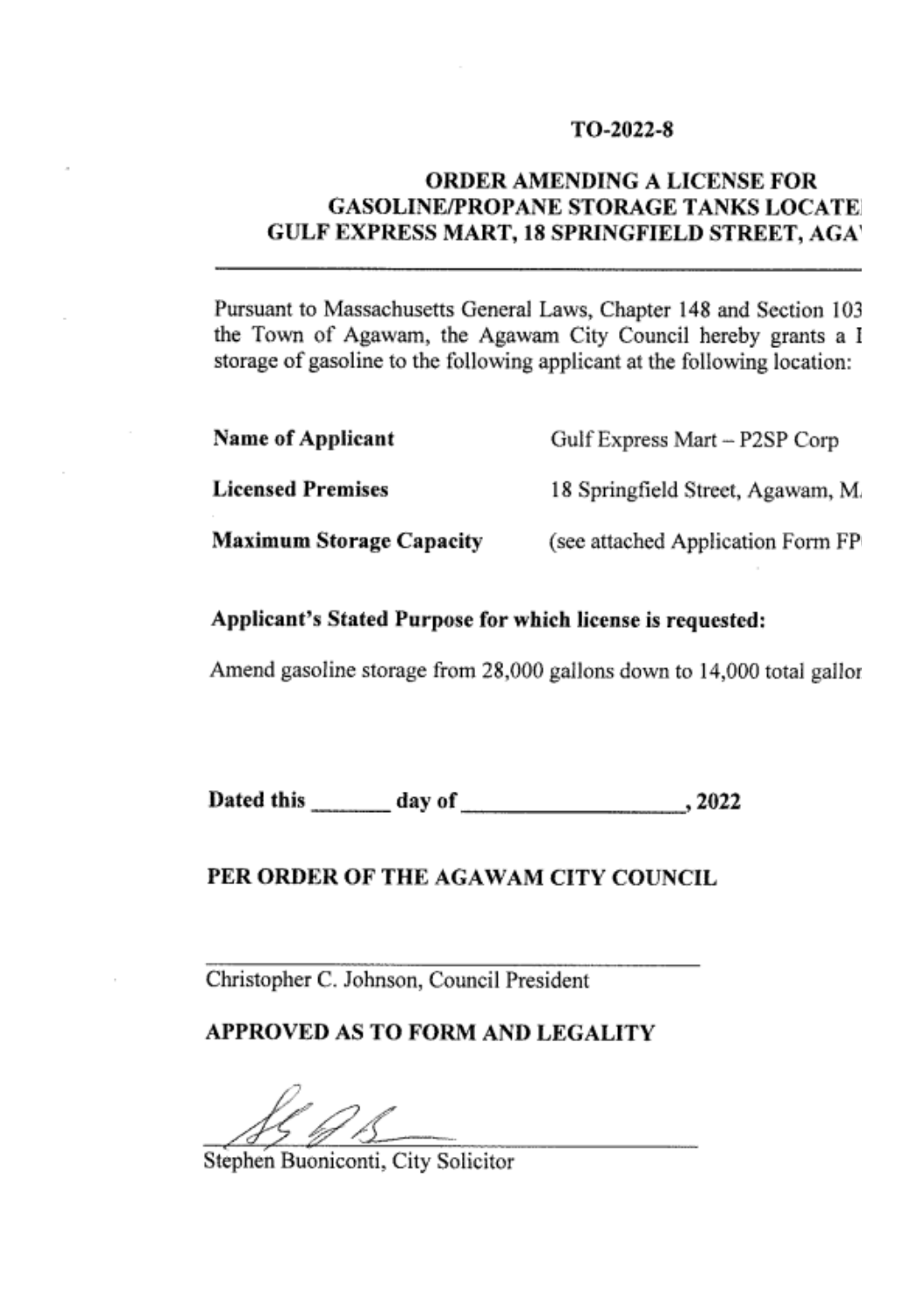# **ORDER AMENDING A LICENSE FOR GASOLINE/PROPANE STORAGE TANKS LOCATED A** ONE STOP MART, 373 ROWLEY STREET, AGAWAM, M

Pursuant to Massachusetts General Laws, Chapter 148 and Section 103-7 of the Town of Agawam, the Agawam City Council hereby grants a LICl storage of gasoline to the following applicant at the following location:

| <b>Name of Applicant</b> | One Stop Mart - Maahi Petroleum Cor                                                         |
|--------------------------|---------------------------------------------------------------------------------------------|
| <b>Licensed Premises</b> | 373 Rowley Street, Agawam, MA<br>(formerly known as 308 Suffield Stree<br>from Engineering) |
| Business Type            | S Corp                                                                                      |
| Maximum Storage Capacity | (see attached Application Form FP002-                                                       |

# Applicant's Stated Purpose for which license is requested:

Amend existing storage from 30,000 gallons to a total of 18,000 gallons

# PER ORDER OF THE AGAWAM CITY COUNCIL

Christopher C. Johnson, Council President

θ.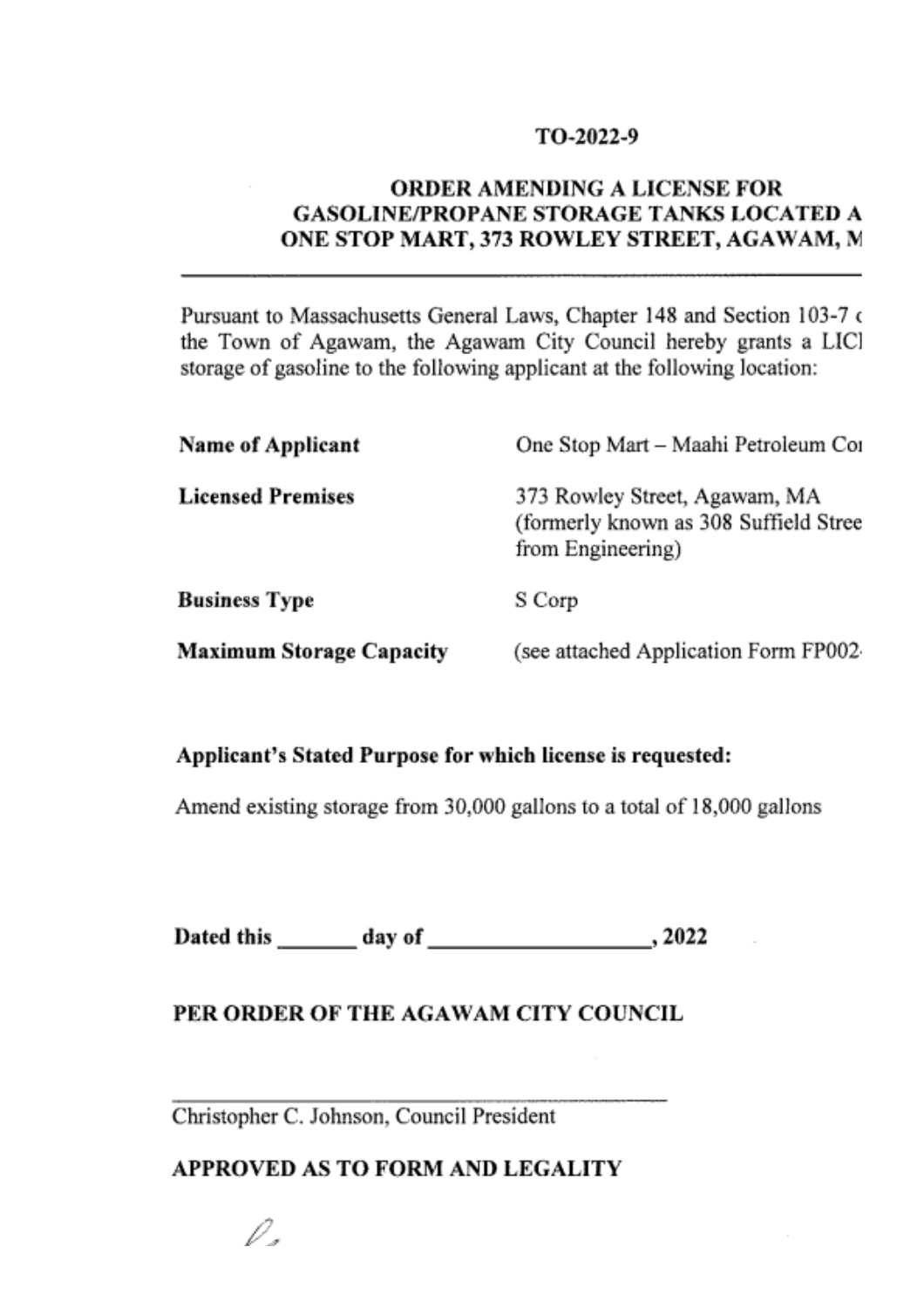# ORDER GRANTING OR RENEWING A JUNK DEALER'S PEI **JOHN'S TRUCKING OF AGAWAM, INC. LOCATED .** 415 SILVER STREET, AGAWAM, MA. 01001

Pursuant to Massachusetts General Laws, Chapter 140, Section 54 - 56 a of the Code of the Town of Agawam, the Agawam City Council here renewing the listed Junk Dealer's PERMIT to the following applicant commencing on May 1, 2022 and expiring on April 30, 2023:

**Name of Licensee** 

## JOHN'S TRUCKING OF AGAWAM, IN

**Business Address** 

**415 Silver Street** Agawam, MA. 01001

### State Purpose for which permit is requested:

To obtain a Junk Dealer's Permit to deal in old metals, junk equipment a hand articles including being a dealer or keeper of a shop for the purchase of such items as listed above. Old metals, junk equipment and second hand

Dated this day of 3022

# PER ORDER OF THE AGAWAM CITY COUNCIL